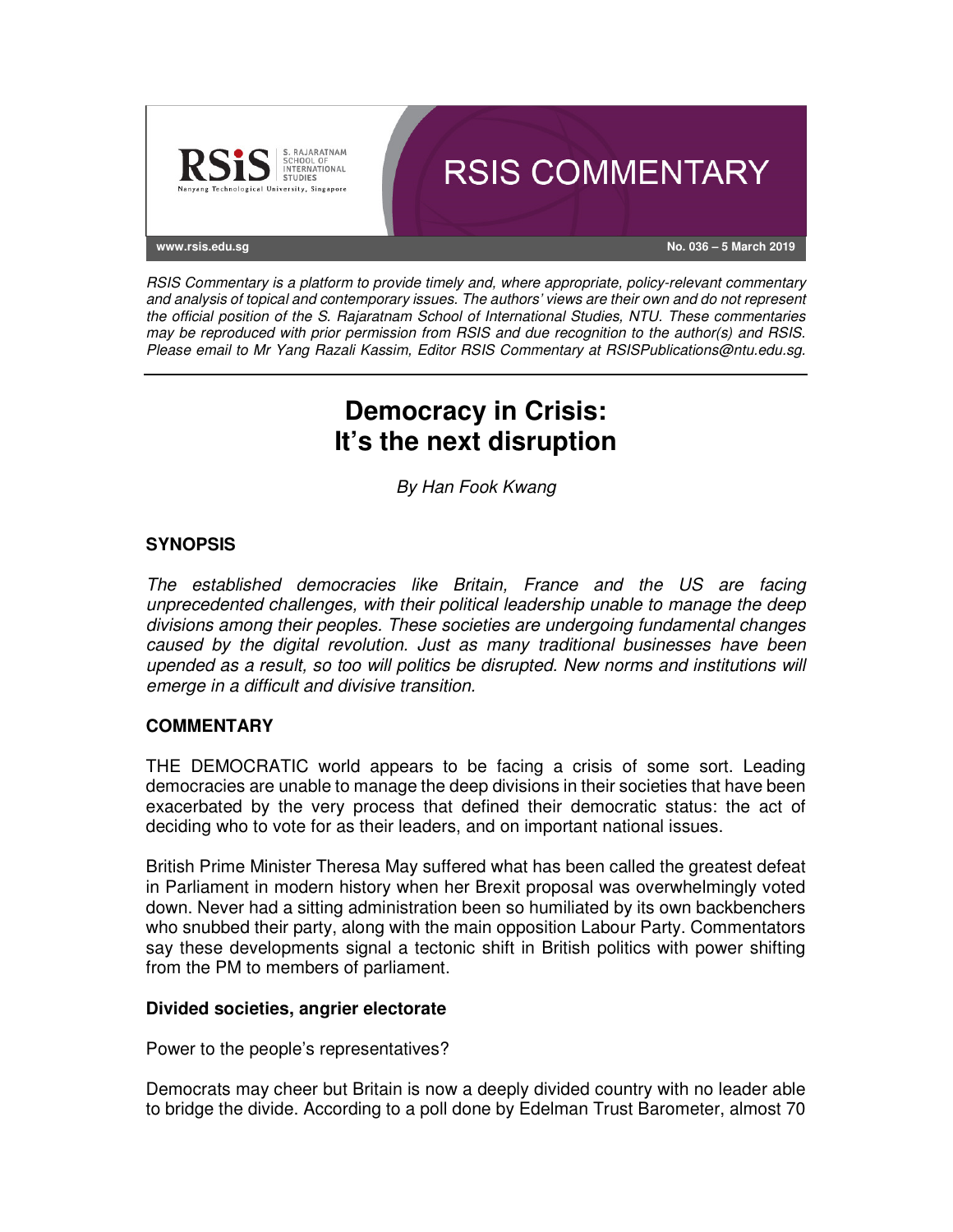per cent of Britons say their fellow citizens had become "angrier about politics and society" since the 2016 Brexit vote. Forty percent said they are now more likely to take part in violent protests and 61 per cent said their views were not being represented in the political system.

In America, the government was shut down for five weeks, the longest ever, over President Trump's demand for a wall on its southern border. No one appears to want to give in – not President Donald Trump, nor the now Democratic-controlled Congress. The results of the recent mid-term elections in November show the divide to have deepened even more, with Republican candidates doing well in rural areas, in the South and among the working class voters without higher education.

Democrats did better in the cities, among minorities and the highly educated. The divide in the US appears to be not along race or class lines but identity. In France, President Emmanuel Macron faced his most severe political test when thousands of ordinary people wearing yellow vests took to the streets, burning cars and destroying property in Paris and other cities.

What is remarkable is that the so-called yellow vest movement, has no clear leader, no organisational structure or plan. It appeared to have erupted spontaneously among people who shared the same grievances, especially of political leaders who seemed out of touch with the ground and did not care about their problems.

Elsewhere, the stories are similar. Brazil's recent presidential election was said to be the most divisive in the country's history. Newly elected President Jair Bolsonaro faces a daunting challenge healing the sharp polarization that has emerged from an ugly and bruising campaign. Power to the people? If democracy is about the will of the people, is this its finest hour?

#### **Have the conditions for democracy to succeed changed?**

Yet, there is a growing sense of crisis in these countries over the gulf between the people and the leadership, and among citizens.

Why has this happened?

There are many reasons in each of these countries, each shaped by its own political history and circumstances. But no one can fail to note that the very democratic act of voting leaders has led to a worsening of these divides.

The electoral process, it would appear is part of the problem. It used to be said that newly formed societies especially those emerging from colonial rule and suddenly embracing democratic ideals of one man one vote were ill-suited to their new political circumstances. The argument was that it was easy to introduce the outward forms of democracy such as the ballot box but harder to develop the other conditions necessary for democracy to succeed.

These include the rule of law, the separation of powers between the executive and the judiciary, a free press, and, most important, the cultural values of a people who respect the rights of all as equal before the law. Without these, newly democratic countries are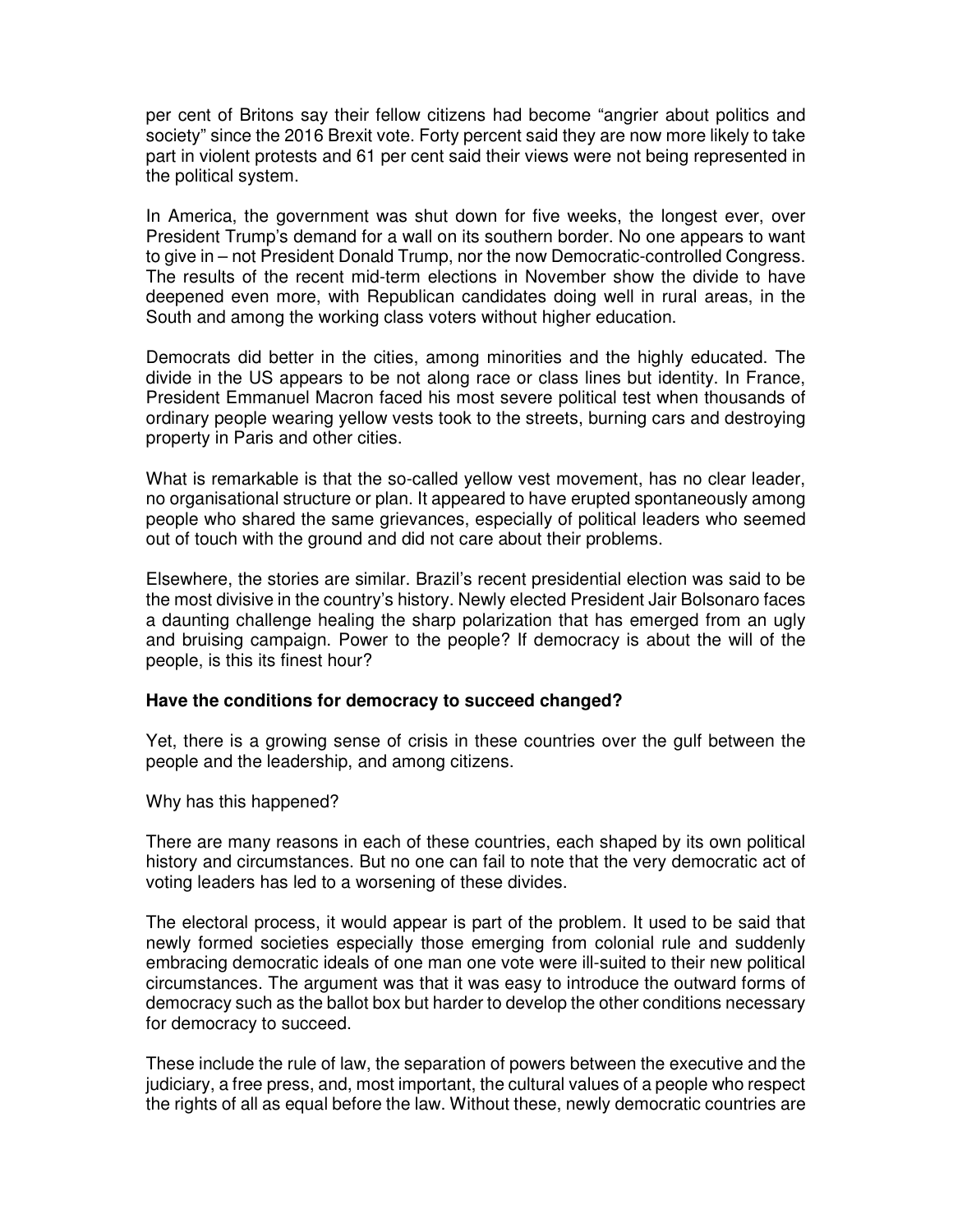likely to succumb to mob rule by the majority, or to corrupt leaders who abuse the democratic process for their own interests, as has happened in many countries.

It was argued that the mature democracies had taken decades to develop these cultural traits and institutions, and that was the reason they succeeded. There are preconditions necessary for democracy to take root. But what if the conditions change in these mature democracies? What if they are now undergoing a revolutionary transformation which alters the existing conditions? Has there been such a revolution?

#### **The politics of disruption**

The answer is blindingly obvious: the digital revolution which has changed the way people live, work and play. It has disrupted many businesses, in particular the information industry, removing traditional gatekeepers and changing the way news is created, disseminated and received.

Governments have struggled to cope with the relentlessness of the 24/7 news cycle, and the instantaneousness of social media. It has had a dramatic impact in the way modern election campaigns are run, especially in the use of social media such as Facebook and Twitter.

The issues related to these platforms are now well known: the widespread use of fake news and fake accounts, hate speeches and smear campaigns to influence the way people vote. But the transformative changes brought about by the digital revolution go beyond the media and electoral campaigns.

Profound societal changes are taking place. Scholars such as Manuel Castells, a Spanish social scientist, have done much work on how these changes affect how societies are organized in a fundamental way. Traditional hierarchies are being replaced by networks with multiple connections.

People now behave more autonomously, shaped by a greater sense of the individual in a me-centred world. They feel empowered because of the greater freedom to obtain information, and more secure from being able to identify with like-minded people on the Internet, and believe they have greater power to influence others.

The research has shown that these are largely positive developments especially for lower income workers and women and that the Internet has increased their social space, not made them more isolated.

These are deep changes and it would have been astonishing if they did not have a significant impact on politics, especially in the established democracies where people have greater access to the new technology and are freer to act accordingly.

The explosion of individual and autonomous power combined with the network effect of the digital world makes it much more difficult to reach consensus on who to choose as leaders and how to agree on national issues.

At the same time, established institutions which were the necessary pre-conditions for